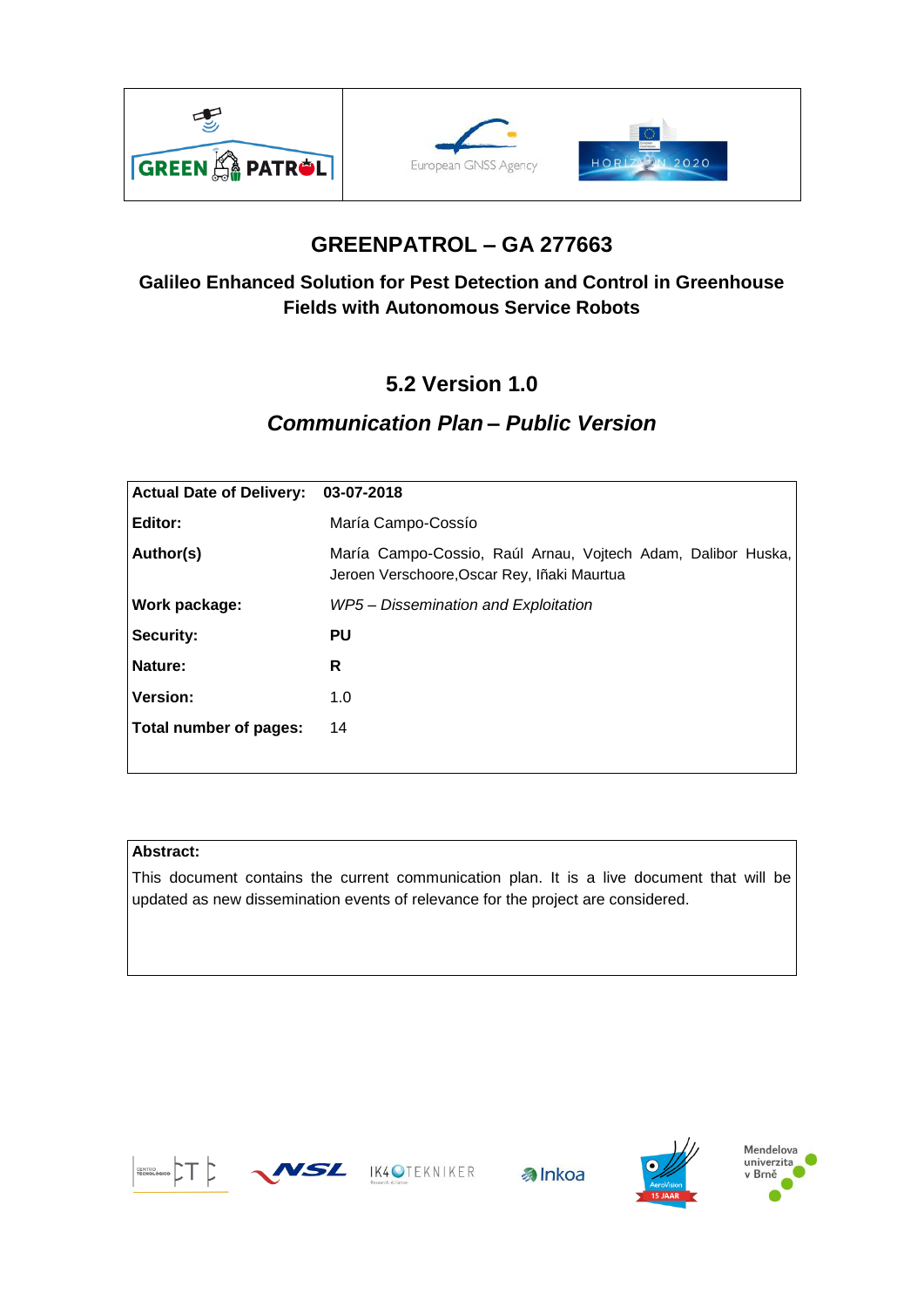## <span id="page-1-0"></span>**Document Control**

| Version | <b>Details of Change</b>      | <b>Author</b> | <b>Approved</b> | <b>Date</b> |
|---------|-------------------------------|---------------|-----------------|-------------|
| 1.0     | <b>Public Version Created</b> | <b>MC</b>     | МC              | 03.07.18    |
|         |                               |               |                 |             |
|         |                               |               |                 |             |
|         |                               |               |                 |             |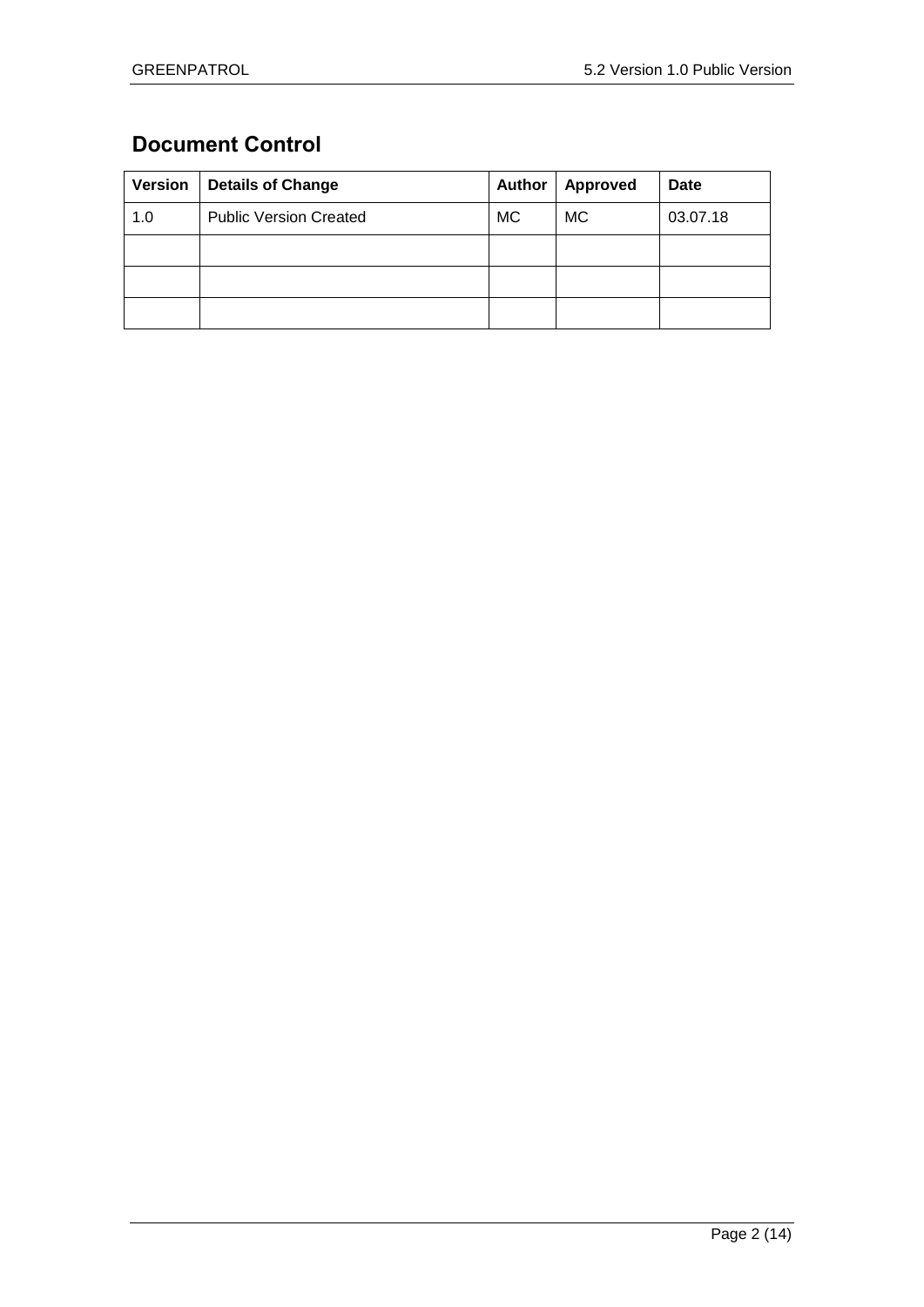## <span id="page-2-0"></span>**Executive Summary**

The dissemination and exploitation activities play an important role in GreenPatrol, as we aim for commercialising the robot.

The Communication Plan describes how results and knowledge will be exchanged with other projects, the scientific community and with business investors, clients and partners. It includes an overview of all events, workshops, conferences and exhibitions that seem interesting for attendance.

The dissemination plan includes tables with the most important events where project presentations, posters and/or demonstrations, or visits are considered. Every important dissemination moments and actions are and will be publicly available through the GreenPatrol website

This document also includes a description of the organization of the web page and social networks.

**The following document contains a Public Version of the communication plan for the GreenPatrol project.**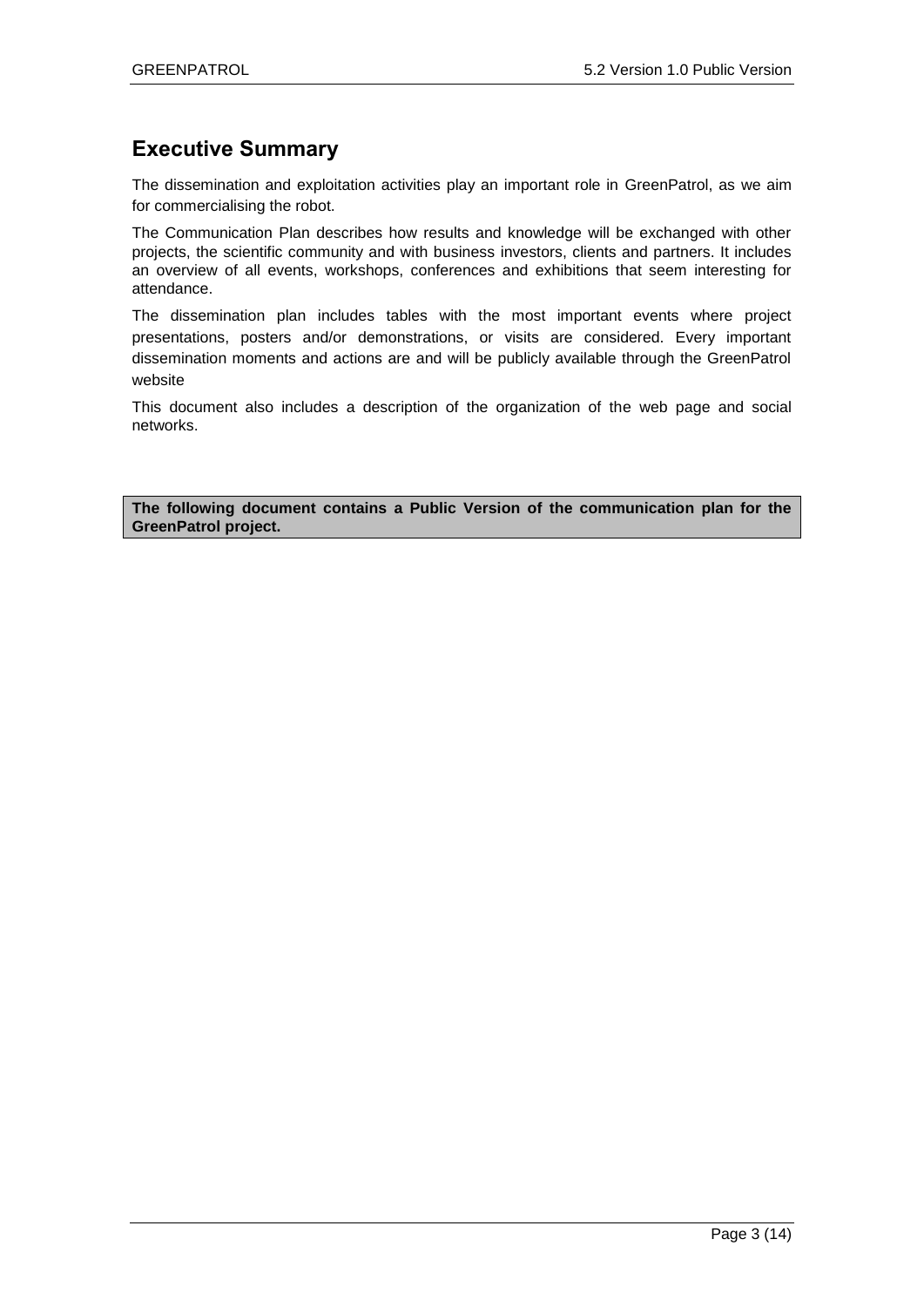## <span id="page-3-0"></span>**Table of Contents**

| 1.           |     |  |  |
|--------------|-----|--|--|
| 2.           |     |  |  |
|              | 2.1 |  |  |
|              | 2.2 |  |  |
|              | 2.3 |  |  |
| 3.           |     |  |  |
|              | 3.1 |  |  |
|              | 3.2 |  |  |
|              |     |  |  |
|              |     |  |  |
|              |     |  |  |
|              | 3.3 |  |  |
|              | 3.4 |  |  |
|              | 3.5 |  |  |
|              | 3.6 |  |  |
|              | 3.7 |  |  |
|              | 3.8 |  |  |
| $\mathbf{4}$ |     |  |  |

# <span id="page-3-1"></span>**List of tables**

|--|

# <span id="page-3-2"></span>**List of figures**

<span id="page-3-3"></span>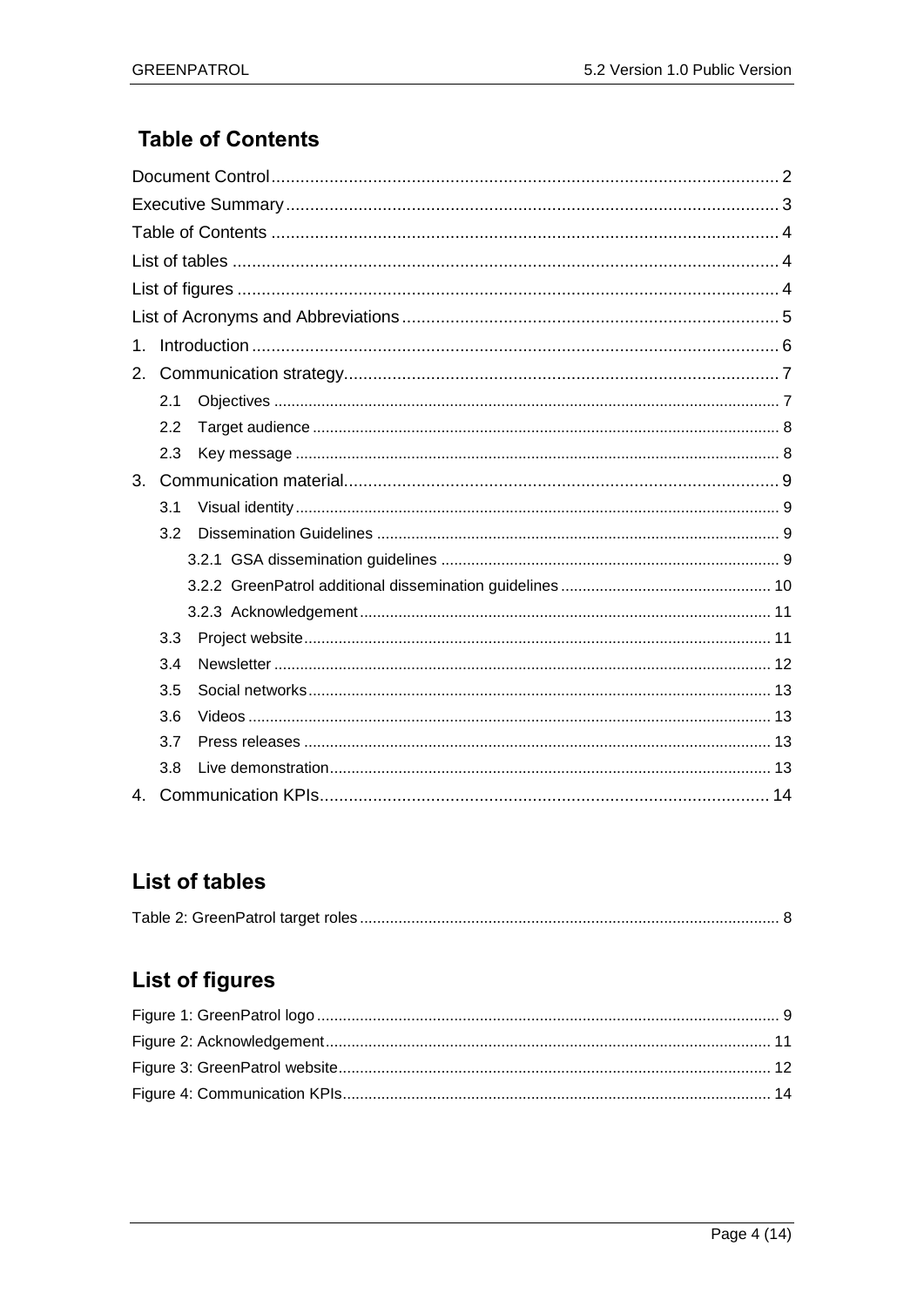# **List of Acronyms and Abbreviations**

| <b>Term</b> | <b>Description</b>                        |
|-------------|-------------------------------------------|
| <b>GNSS</b> | <b>Global Navigation Satellite System</b> |
| <b>IPM</b>  | Integrated Pest Management                |
| EU          | European Union                            |
| <b>GPS</b>  | <b>Global Positioning System</b>          |
| <b>INS</b>  | <b>Inertial Navigation System</b>         |
| <b>SME</b>  | <b>Small and Medium Enterprise</b>        |
| IT          | Information Technology                    |
| <b>GSA</b>  | <b>GNSS Supervisory Authority</b>         |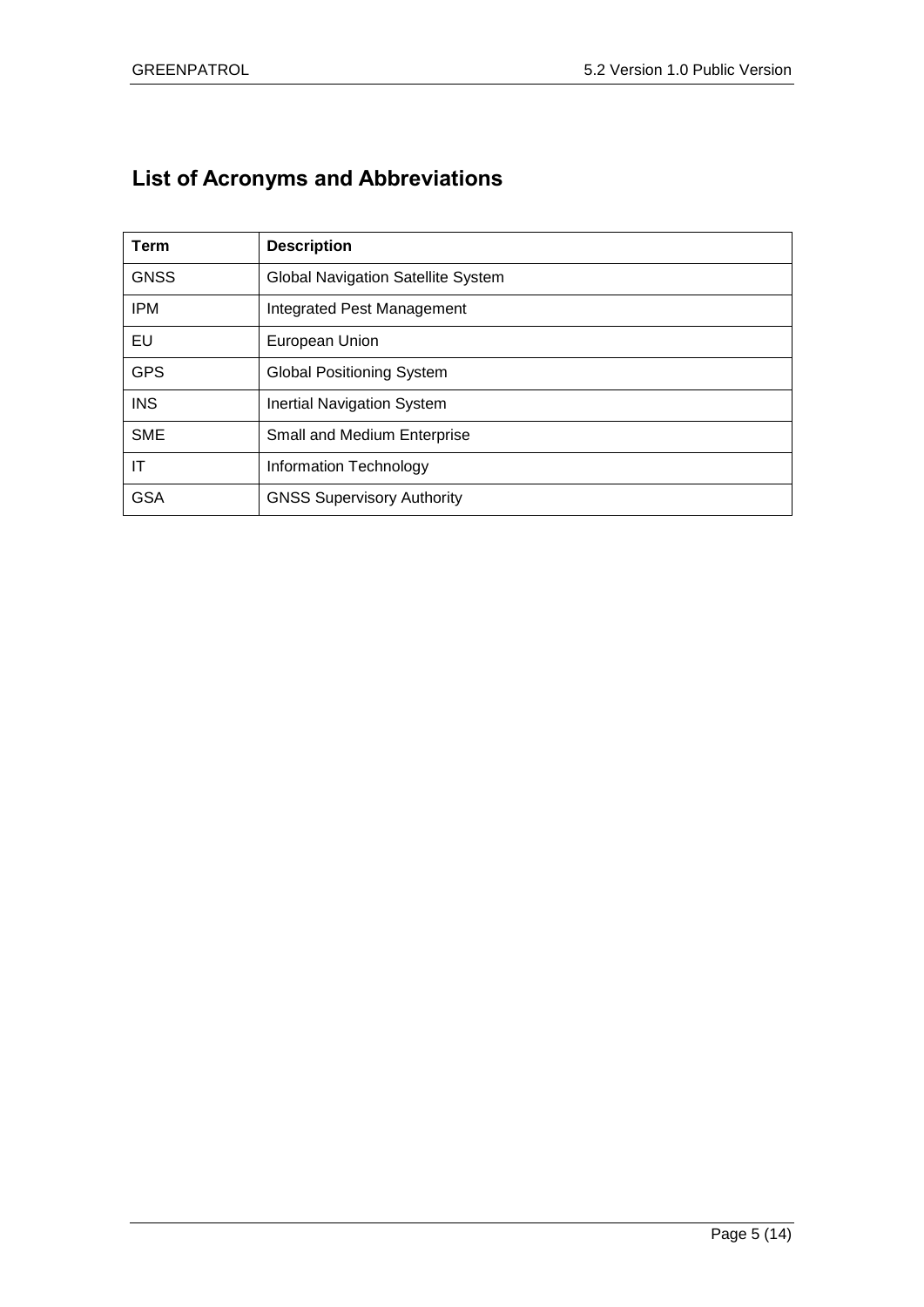### <span id="page-5-0"></span>**1. Introduction**

This document includes the Communication Plan for the GreenPatrol project.

A statement of the publication of project results through diverse means such as conferences, press releases, or workshops, be it during the execution of the project or as future plans after its finalization. It is envisaged that the consortium will make pragmatic use of new opportunities for dissemination that will arise later in the projects lifetime. An updated version of this document will also be included in the Interim and Final Project Report.

The main communication activities will be conducted to present the project results and to emphasize the role of new technologies in a traditional sector such as the agriculture through the participation in workshops or demonstrations. The plan has been designed to identify objectives, messages, target audience, strategy and tools.

The purpose and scope of this plan is to facilitate the interaction between the consortium and GSA as well as within the consortium about the dissemination activities planned and the involvement of the partners in it. The regular updates allow the consortium to evaluate and adjust the plan where needed.

This Plan comprises a variety of measures to ensure wide awareness by the scientific community, industry, public authorities and general public within the field of precision agriculture and global navigation satellite system applications. The main communication activities will be conducted through the contribution to standards, public authorities' workshops, industry advertisements and product demonstrations, etc., in order to present the project results and to emphasize the role of new technologies in a traditional sector, such as the agriculture sector.

Dissemination strategy will be defined in a separate deliverable *D5.1 Dissemination and Exploitation Plan.*

*D5.4 Communication and dissemination activity report* will describe the results of the activities conducted.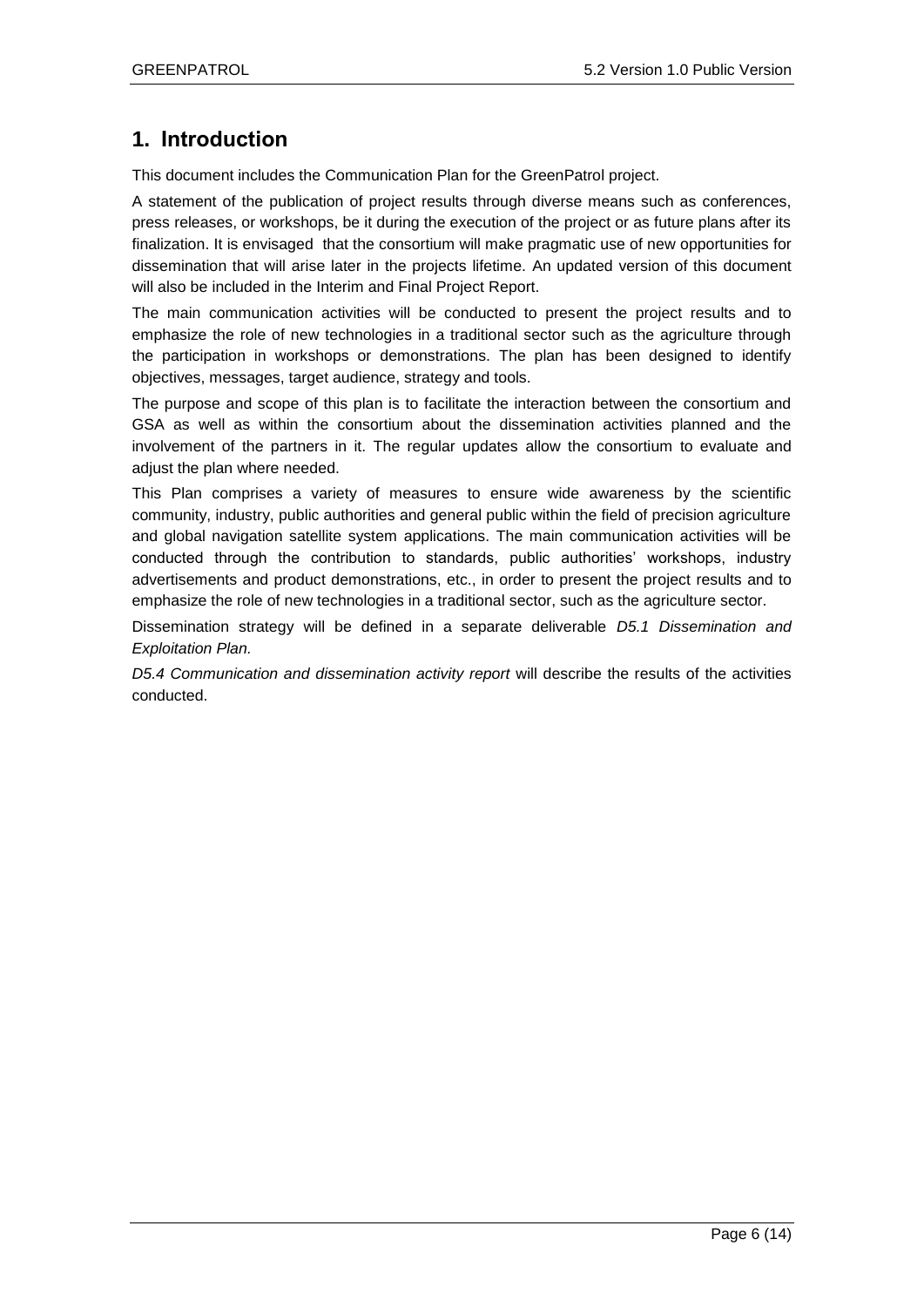### <span id="page-6-0"></span>**2. Communication strategy**

### <span id="page-6-1"></span>**2.1 Objectives**

The communication strategy of GreenPatrol project has three main goals:

- **1. Project traceability:** Tracing the project implies constantly and coherently communicating its development, the main milestones reached and the most relevant results. Openness has been a priority, but at the same time issues regarding IPR protection have been taken into account.
- **2. Broader socialization**. The use of robotics in agriculture, as well as precision agriculture technologies, face strong cultural barriers, mainly due to the very traditional characteristics of this sector. The socialization goal can be stated as "promoting robot assistants in agricultural applications as a possible, sustainable and positive future".
- 3. **Raise awareness of the European brand: promoting the use of European GNSS**  and contribute to the improvement of **EU dependency from other GNSS,** such as the US GPS. Additionally, the project consortium will make an effort in order to spread a general knowledge of the huge investment that European institutions are making towards the improvement of the European community in terms of R&D, and how this improvement has an impact on the wellbeing and prosperity of European societies.

This dissemination plan details the instruments intended to be used by the GreenPatrol Consortium to reach the above mentioned dissemination goals. Dissemination activities will be monitored and if necessary adjustments will be made in the planned dissemination actions.

It will be ensured that all project related publications can be read online, downloaded and printed. However, as any additional rights such as the right to copy, distribute, search, link, crawl, and mine increase the utility of the accessible publication, efforts will be made to provide for as many of them as possible. In particular, several open access schemes will be proposed for use to all consortium members. Depending on the nature, the importance, the cost and the available budget, a decision will be taken by the coordinator in cooperation with the proposing partner as to the best open access scheme which is to be followed.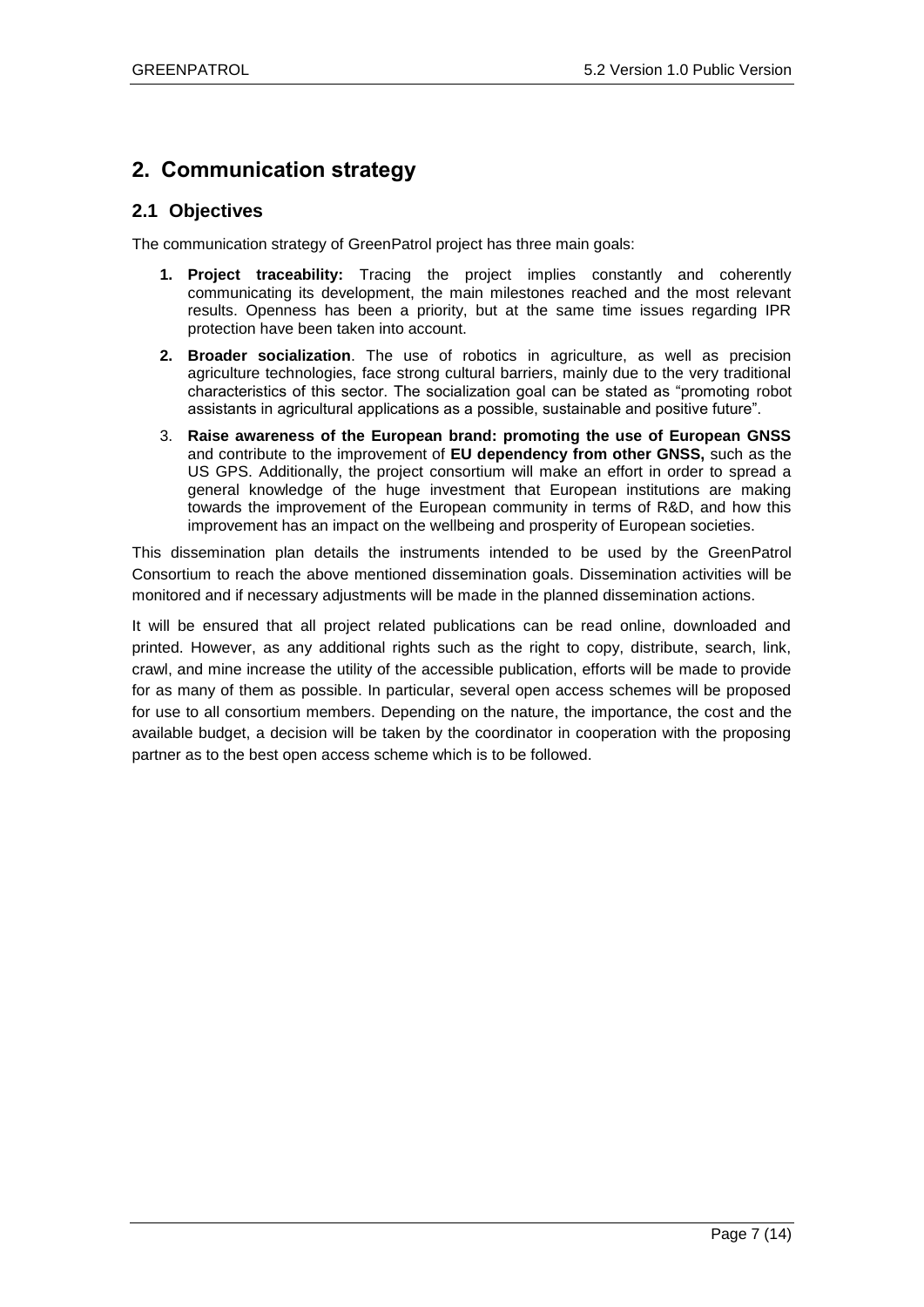### <span id="page-7-0"></span>**2.2 Target audience**

The main roles of the project target groups are as follows:

<span id="page-7-2"></span>

| Table 1: Green Patrol target roles            |                                       |              |                         |                                |                          |                                          |
|-----------------------------------------------|---------------------------------------|--------------|-------------------------|--------------------------------|--------------------------|------------------------------------------|
| Audience                                      | <b>Scientific</b><br><b>Community</b> | <b>Users</b> | <b>Policy</b><br>makers | <b>Public</b><br><b>bodies</b> | General<br><b>Public</b> | Agrifood<br>Industry and<br>associations |
| Increase project visibility                   | ✓                                     | ✓            | ✓                       | $\checkmark$                   | ✓                        |                                          |
| Give input/feedback on project<br>development | ✓                                     | ✓            | ✓                       | ✓                              | ✓                        |                                          |
| <b>Generate Market opportunities</b>          | Χ                                     | ✓            | ✓                       | X                              | X                        |                                          |
| <b>Support project development</b>            | $\checkmark$                          | $\checkmark$ | $\checkmark$            | $\checkmark$                   | X                        |                                          |
| <b>Advance Collaboration</b>                  | $\checkmark$                          | ✓            | ✓                       | ✓                              | X                        |                                          |

### <span id="page-7-1"></span>**2.3 Key message**

Different groups have been identified to communicate with, for example stakeholders: spaceactors, farmers, policy makers, press, farm advisors, greenhouse builders etc. GreenPatrol's communication strategy is to use a mix of different tools and channels for different groups or different messages for different group's for example on the website.

The key message is that the use of the European GNSS Galileo technology can help by providing IPM strategies in greenhouses allowing producers to increase their productivity, decrease the environmental impact and to increase their competitiveness achieving a more sustainable business.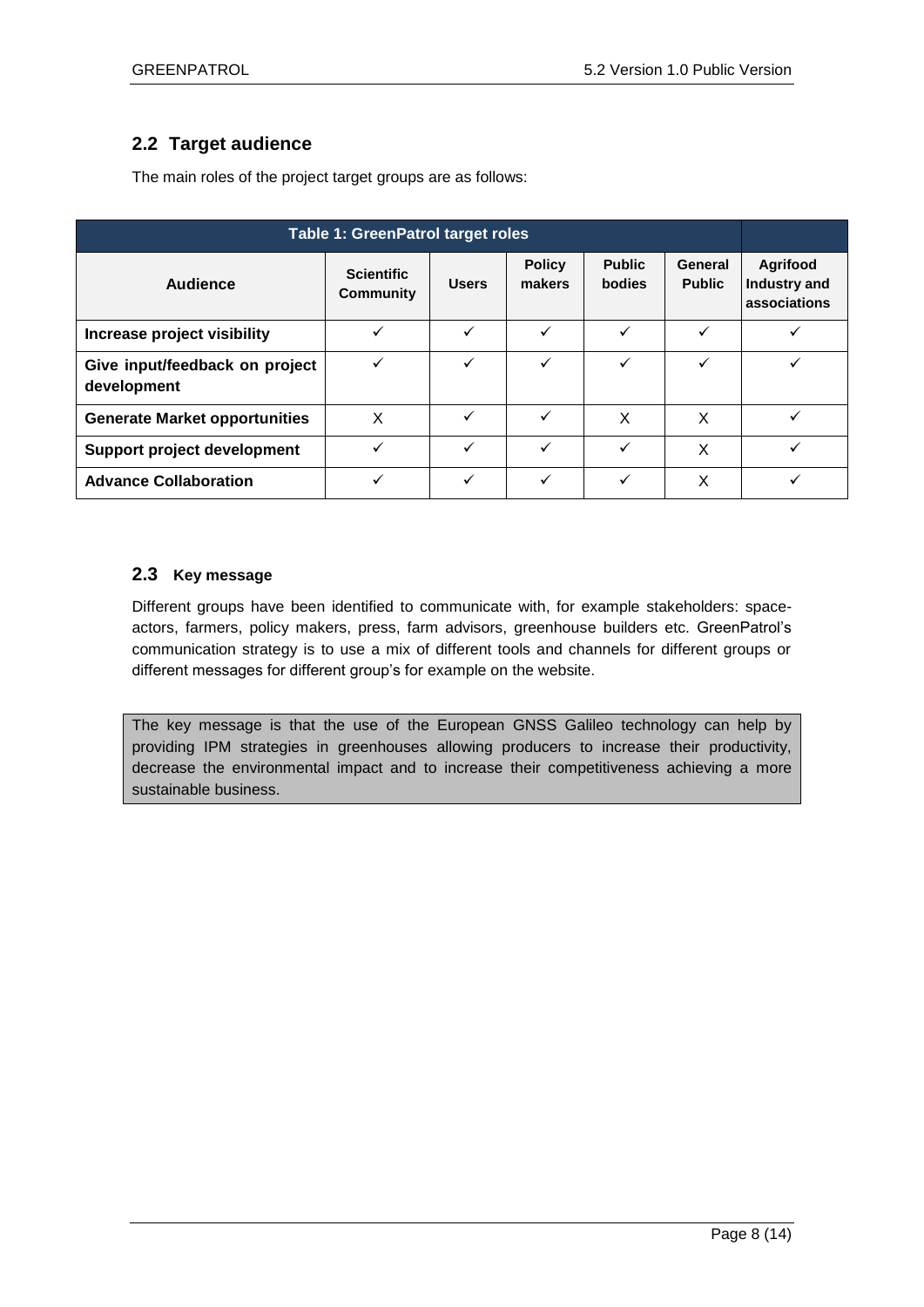### <span id="page-8-0"></span>**3. Communication material**

### <span id="page-8-1"></span>**3.1 Visual identity**

A visual identity will be developed for the project comprising a logo (see below) and style in different formats, in line with the H2020 visual guidelines.

The logo has been designed as a word-picture-brand, taking into account the planned usage in both printed and digital media. The logo is built around the name including a clear symbol of a GNSS satellite and vegetables in bright colours, with the purpose of making the objectives of the GreenPatrol easy to identify and also creating an visually attractive logo to catch the final user attention, It is a very recognizable and distinctive logo, which gives a good image of the content of the project:



**Figure 1: GreenPatrol logo**

<span id="page-8-4"></span>A short **design guideline** for using the visual identity will be developed and delivered to the whole consortium. It is a document which gives details and rules of use about the different elements of the visual identity of the project. For example, it explains what the main colours to be used on all communication tools are, as well as the font for all written text.

### <span id="page-8-2"></span>**3.2 Dissemination Guidelines**

### <span id="page-8-3"></span>**3.2.1 GSA dissemination guidelines**

Based on the dissemination guidelines of the GSA we have compiled our projects' dissemination guidelines. The intention of these guidelines is to maintain coherence and uniformity in our dissemination and at the same time ensure compliance to EU requirements. These guidelines are based on the communication received from GSA, reflecting the obligations and recommendations from GSA.

The obligations are based on the Grant Agreement. The communication is summarised below: *Mandatory (as in grant agreement)*

Dissemination material shall always display GSA emblem prominently;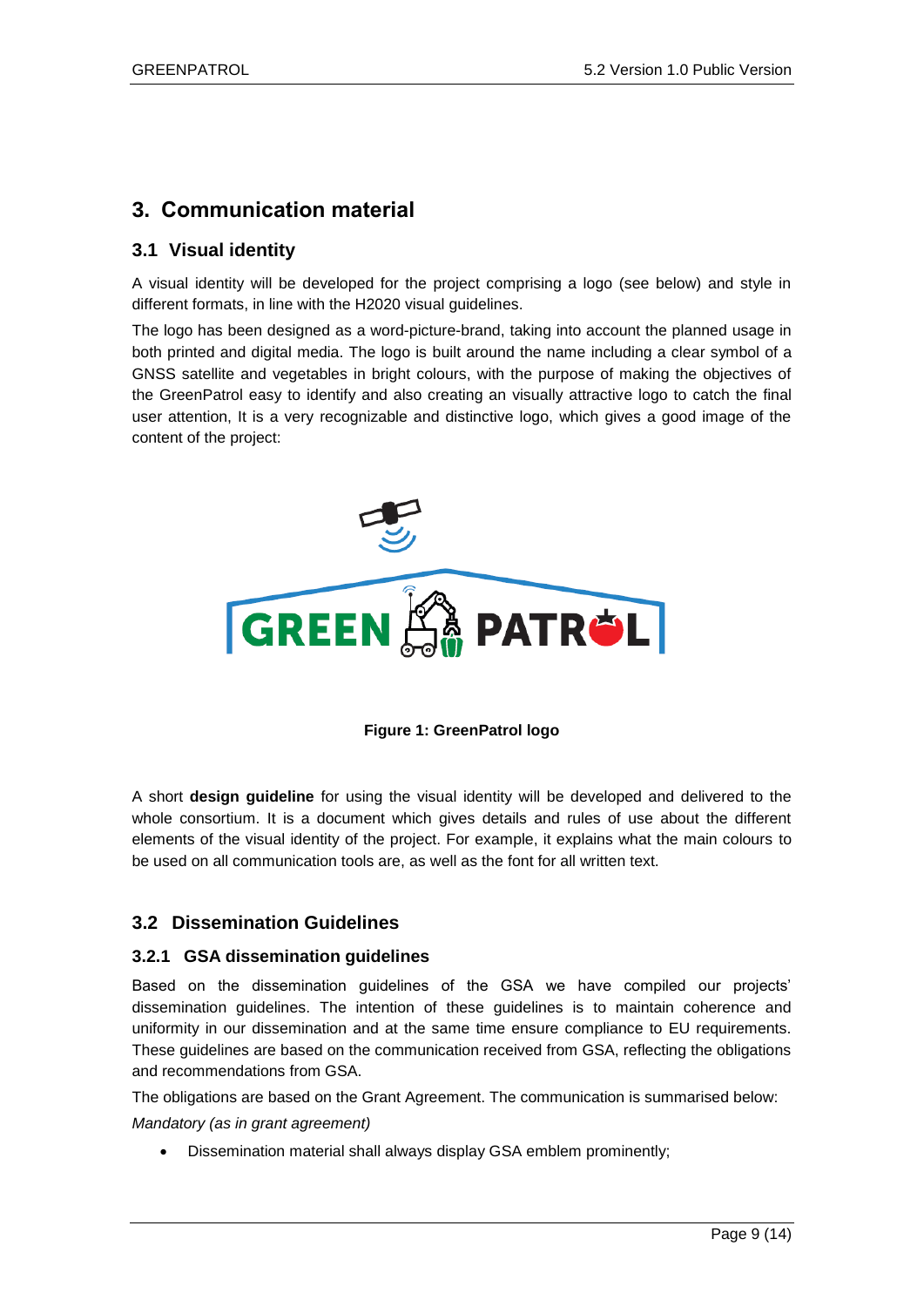- Dissemination material shall always mention that the project has received Community research funding;
- See<https://www.gsa.europa.eu/about/gsa-identity> for more information on the use of the GSA logo;
- Dissemination materials shall always display European emblem prominently;
- See [https://europa.eu/european-union/abouteuropa/legal\\_notices\\_en](https://europa.eu/european-union/abouteuropa/legal_notices_en) for more information on the use of the European emblem;

*Recommended (not specified in grant agreement)*

- Before public dissemination, beneficiaries should share the document/brochure/web page with the project officer and obtain approval;
- All public publications should be made available as a minimum via the project website;

#### *Optional (not specified in grant agreement)*

- Beneficiaries may mention that the project is carried out in the context of Horizon 2020 Programme (H2020);
- Beneficiaries may mention that the project is supervised by GSA or that the project is carried out in the context of the Horizon 2020 programme supervised by the GSA;
- Beneficiaries may display logos such as:
	- H2020
	- GSA
	- EGNOS

### <span id="page-9-0"></span>**3.2.2 GreenPatrol additional dissemination guidelines**

In addition to the required, recommended and optional guidelines by the Commission and GSA, the project has confirmed their own guidelines. When in doubt or in the unexpected case of conflict, Commission guidelines always have priority.

*Notification prior to dissemination*

All dissemination activities will be announced prior to dissemination to the Project leader.

*Announcements and publication through GreenPatrol website*

All dissemination activities and products will be made available through the GreenPatrol website.

*Reference to website*

All dissemination activities will refer to the website URL of the project.

*Authorship*

All reports and deliverables will name the first author and when appropriate supporting authors; Reports and deliverables refer to the project as publisher of the report;

Concerning articles in scientific journals and/or professional magazines, we will follow the common practice in scientific publications. The first author is the one who did the work and wrote the paper, the last author is the supervisor, and the other co-authors are significant contributors to the work described in the paper.

*Compliance to style*

In dissemination activities where project members present the project or on behalf of the project, all will use the GreenPatrol house style as much as possible over the affiliations house style (logo, and templates)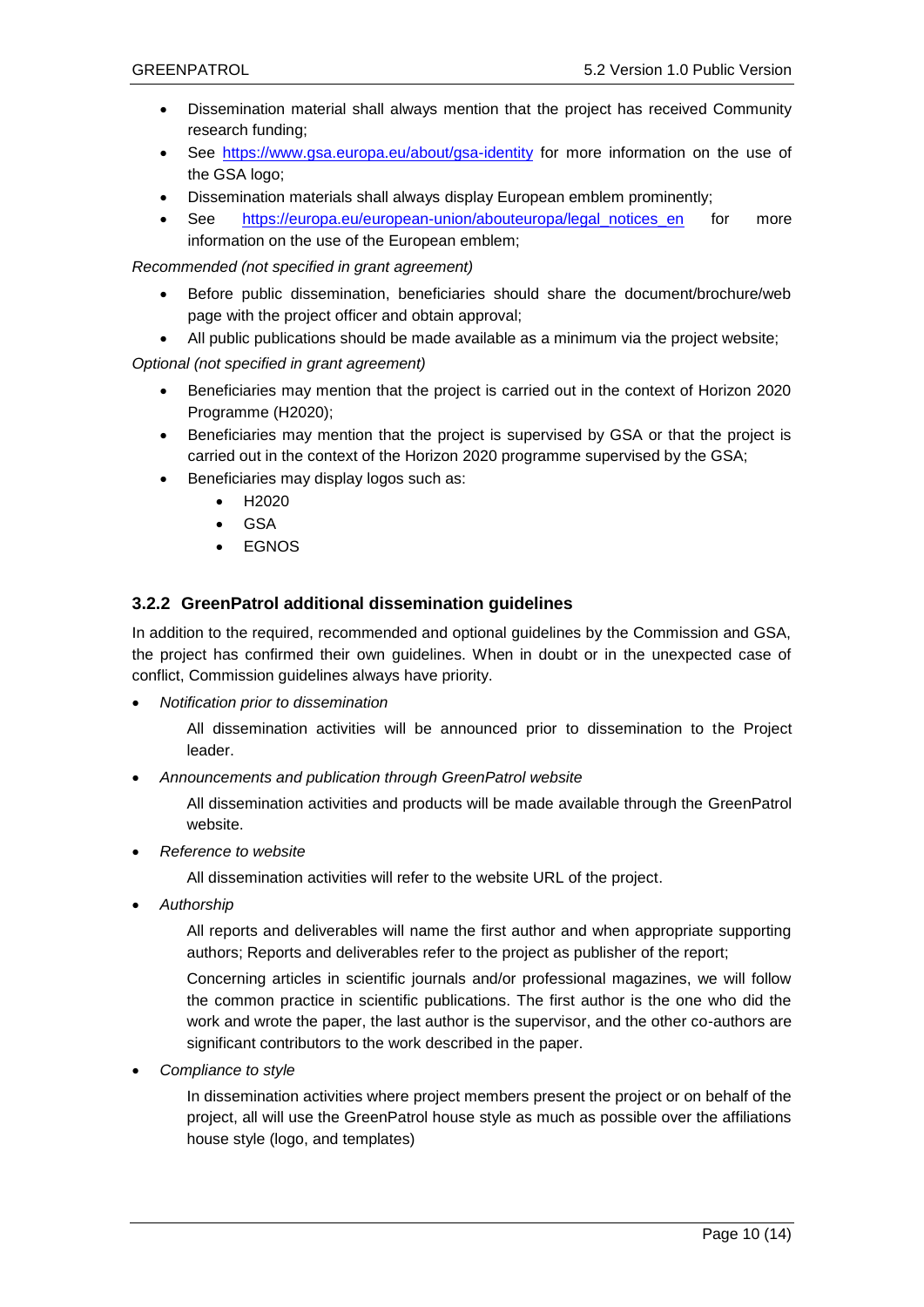#### <span id="page-10-0"></span>**3.2.3 Acknowledgement**

The project will include the following acknowledgement in all its communications:

'This GreenPatrol project has received funding from the European GNSS Agency under the European Union's Horizon 2020 research and innovation programme under grant agreement No 776324. For more information see [http://www.greenpatrol-robot.eu/.](http://www.greenpatrol-robot.eu/)

|  | European<br><b>Global Navigation</b><br>Satellite Systems<br>Agency | <b>HORIZ ON 2020</b> |  |
|--|---------------------------------------------------------------------|----------------------|--|
|  |                                                                     |                      |  |

**Figure 2: Acknowledgement**

### <span id="page-10-2"></span><span id="page-10-1"></span>**3.3 Project website**

GreenPatrol website will be the most important dissemination channel during the project. The project website will serve as a central point for all public materials: links to relevant events or publications related to the project, notes about events where consortium members are participating, press releases, news on the field, documentation generated by the project like public deliverables, online versions of any leaflets or posters, and other useful material like possible videos of eventual integration tests. Besides, the main language in the website is English, which facilitates its wider diffusion in the EU.

The domain [www.greenpatrol-robot.eu](http://www.greenpatrol-robot.eu/) has been registered and the website will be fully available and fully operative on April 2017. The project's website will remain available for at least one year after project's conclusion. Then, the results will be migrated to regular parts of the web communication available to the partners.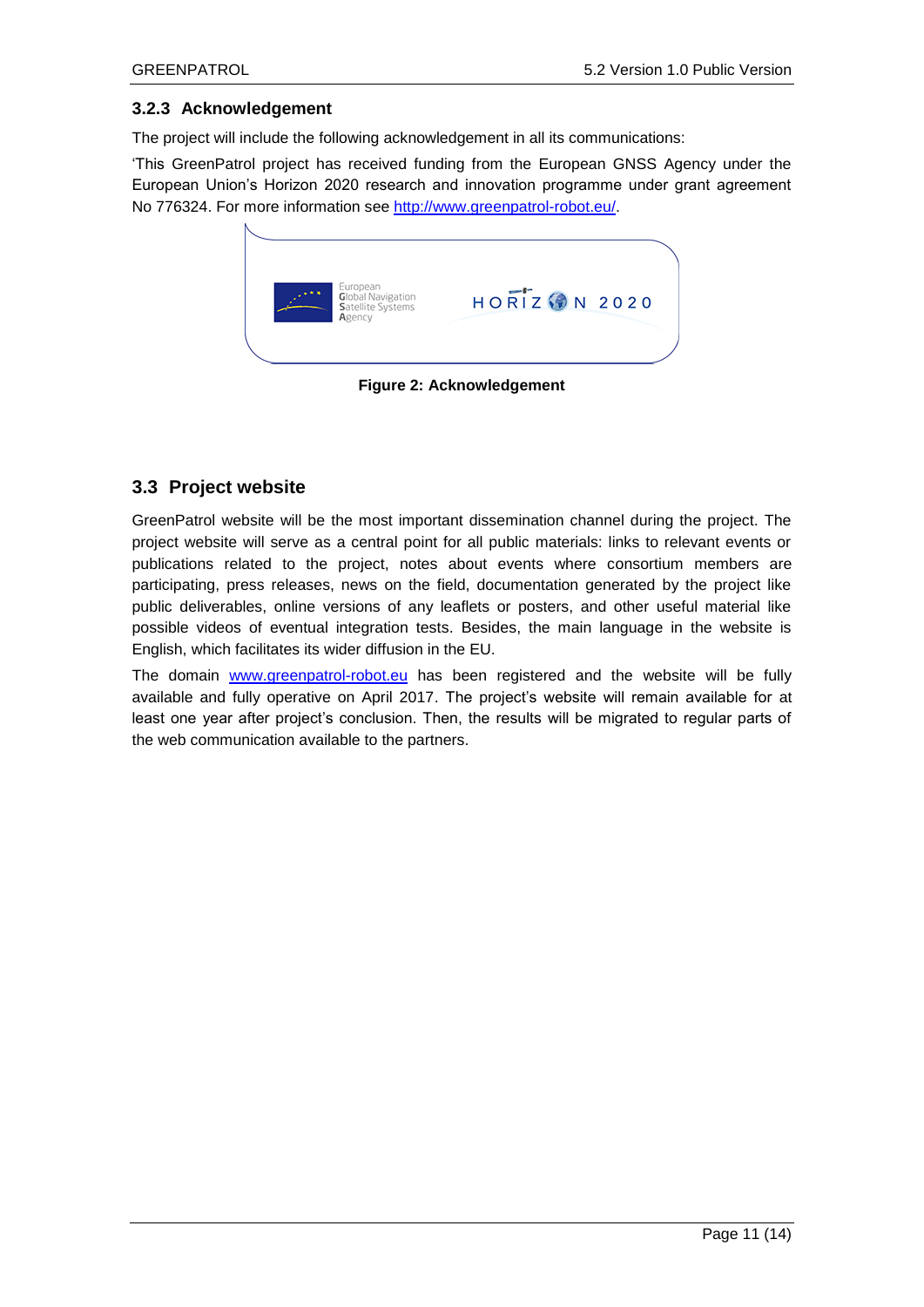| GREEN A PATROL                                                                                                             |                                                                                                                                                                |                |                                     | Register   Login |
|----------------------------------------------------------------------------------------------------------------------------|----------------------------------------------------------------------------------------------------------------------------------------------------------------|----------------|-------------------------------------|------------------|
| Home<br>About<br>Greenpatrol-Robot                                                                                         | Publications<br><b>Results</b>                                                                                                                                 | Events<br>News | Contact<br><b>Technology Watch</b>  | $\mathsf Q$      |
| <b>HOME</b>                                                                                                                |                                                                                                                                                                |                |                                     | A Home           |
|                                                                                                                            |                                                                                                                                                                |                |                                     |                  |
|                                                                                                                            |                                                                                                                                                                |                |                                     |                  |
|                                                                                                                            |                                                                                                                                                                |                |                                     |                  |
|                                                                                                                            |                                                                                                                                                                |                |                                     |                  |
| The Greenpatrol team                                                                                                       | Greenpatrol                                                                                                                                                    |                | <b>Follow us on Twitter</b>         |                  |
|                                                                                                                            | $\mathcal{F} = \mathbb{S} = \bullet$                                                                                                                           |                | here you will find the Twitter feed |                  |
| The Green patrol team welkoms you on our web site. This<br>website is under construction so hope to see you soon<br>again. | The GreenPatrol project aims at providing a Galileo<br>Enhanced Solution for Pest Detection and Control in<br>Greenhouse Fields with Autonomous Service Robots |                |                                     |                  |

**Figure 3: GreenPatrol website**

### <span id="page-11-1"></span><span id="page-11-0"></span>**3.4 Newsletter**

An essential tool to keep in touch with the stakeholders is the implementation of a project newsletter. This service will become part of the project website and will inform all interested stakeholders during the project lifetime every 6 months.

Newsletters content will include:

- Project status update
- Summary of press releases published during the period.
- Future events where the consortium will be present.
- project summary
- Objectives Consortium
	- State of the technologies
- Legislative framework
- Proposed solutions and results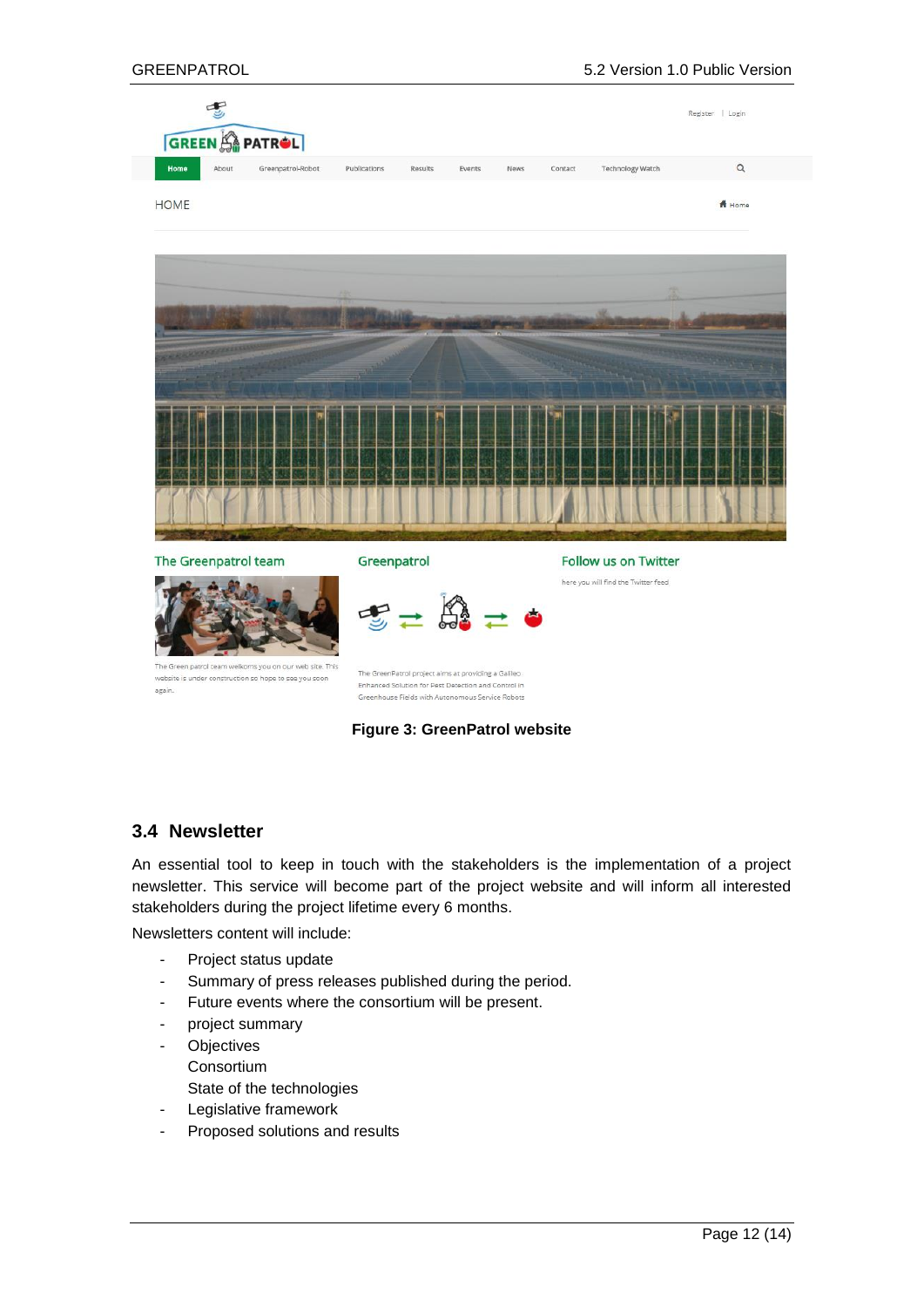### <span id="page-12-0"></span>**3.5 Social networks**

GreenPatrol will also make use of social media; in particular LinkedIn will be used to discuss the project amongst peers, Facebook to communicate with partners and lead users, and Twitter to create general awareness. Where possible, GreenPatrol will publish its presentations on SlideShare and its movies on YouTube.

In order to inspire the market players, GreenPatrol will also promote Galileo, EGNOS and GNSS-R as relevant technology. As GreenPatrol will take specific benefit of the GALILEO signals, the multi-constellation aspect of using GPS and GALILEO and other GNSSs together, it will use these aspects to promote the project and as such improving awareness.

The visibility of the GreenPatrol project will be increased through the use of a wide variety of social media channels:

| <b>Social</b><br><b>Network</b> | Link                                                                                       |
|---------------------------------|--------------------------------------------------------------------------------------------|
| Facebook                        | https://es-la.facebook.com/GreenPatrolProject/<br>https://www.facebook.com/greenpatrol.eu/ |
| <b>Twitter</b>                  | https://twitter.com/GreenPatrolProj<br>@greenpatrol_EU                                     |
| Linkedin<br>Group               | <b>GreenPatrol Project</b>                                                                 |
| Youtube                         | <b>Green Patrol Project</b>                                                                |

### <span id="page-12-1"></span>**3.6 Videos**

Both the GreenPatrol website and YouTube channel will host videos showing different contents. The videos will have a maximum duration of 3 minutes and will clearly update the **general public** about the main goals and current status of the project. Given that the videos will be addressed to general audience, very simple language will be used.

### <span id="page-12-2"></span>**3.7 Press releases**

With the spirit of making the consortium members and the project better known by the general public, as well as satellite navigation systems and precision agriculture in general, several press releases will be made throughout the duration of the project.

### <span id="page-12-3"></span>**3.8 Live demonstration**

During the project a live demonstration event will be set up to show the feasibility and effectiveness of the proposed solutions. The demonstration will be open to all stakeholders (including customers and governments). The exact time and place will be announced later. The live demonstration will also be used as dissemination opportunity.